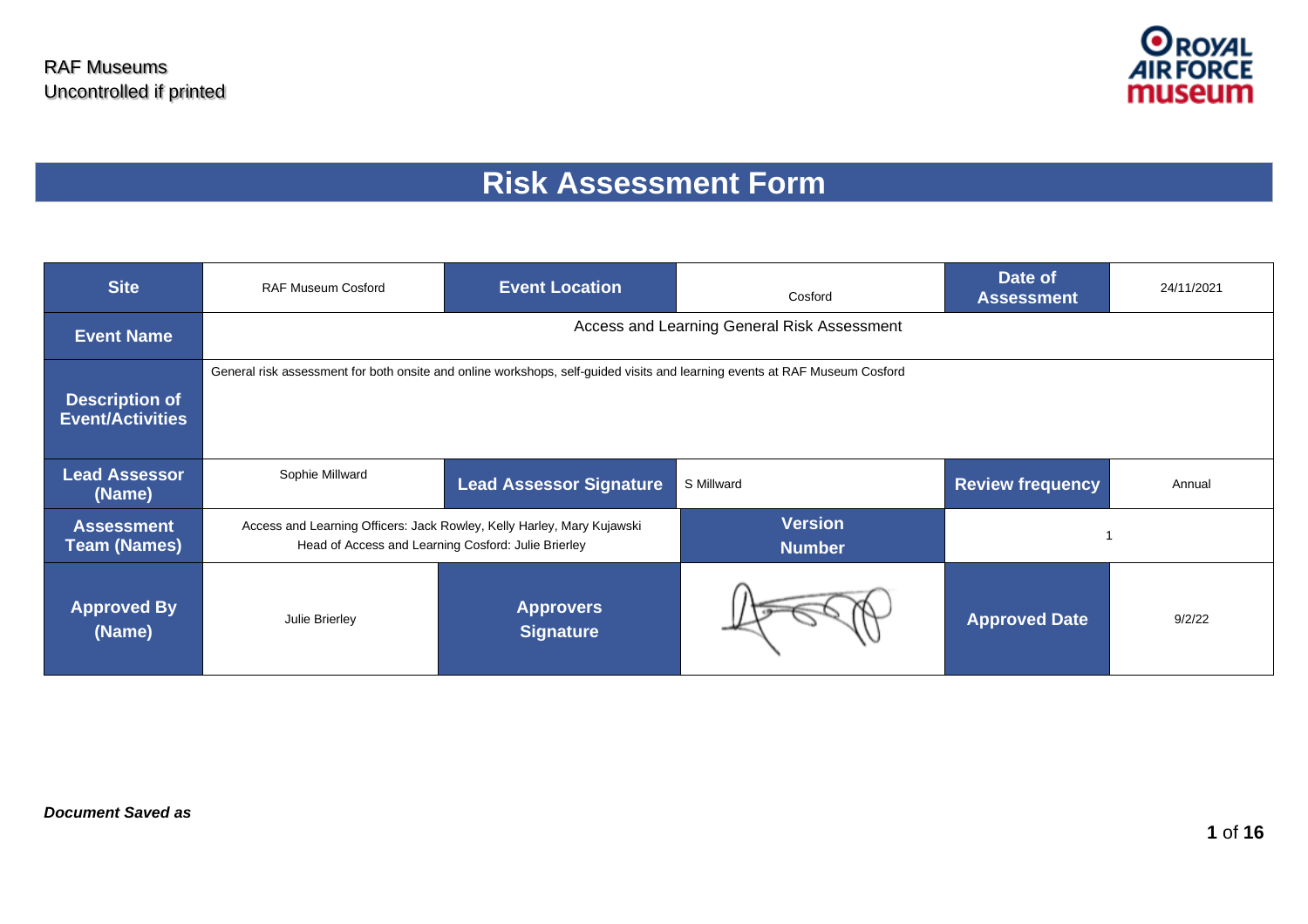#### **1. Risk matrix and risk level rational**

**Likelihood of a harmful event –** Likelihood is based on information known about the hazard and on hazard-related events experienced in similar circumstances.

| <b>Likelihood (expected frequency)</b> |                                                                                                                                                                                                                                                                                          |  |
|----------------------------------------|------------------------------------------------------------------------------------------------------------------------------------------------------------------------------------------------------------------------------------------------------------------------------------------|--|
| 1 - Not likely                         | Likelihood is assessed as not likely if a harmful occurrence<br>resulting from exposure is possible but improbable. The<br>assessor assumes that it will not occur, but the occurrence is<br>not impossible based on activities.                                                         |  |
| 2 - Seldom                             | Likelihood is assessed as seldom where a<br>harmful<br>occurrence is expected to happen infrequently. The event is<br>viewed as a remotely possible and may occur at some time.<br>Usually, several things must go wrong at once for the harmful<br>event to happen based on activities. |  |
| 3 - Occasional                         | Likelihood is assessed as occasional if a harmful occurrence<br>is expected to happen sporadically or immediately because of<br>exposure – the event is neither common nor uncommon<br>based on activities.                                                                              |  |
| 4 - Likely                             | Likelihood is assessed as likely if a harmful occurrence is<br>expected to happen several or numerous times. - the event<br>commonly happens based on activities.                                                                                                                        |  |
| 5 - Frequent                           | Likelihood is assessed as frequent if a harmful occurrence is<br>known to happen continuously, regularly or inevitably based<br>on activities.                                                                                                                                           |  |

**Consequence of a harmful event –** The consequence level does not consider likelihood: consequence is an estimate of the loss that would follow the envisaged event.

|                             | <b>Consequence (expected consequences)</b>                                                                                                                                                                                                                       |
|-----------------------------|------------------------------------------------------------------------------------------------------------------------------------------------------------------------------------------------------------------------------------------------------------------|
| 1 -<br>Insignificant        | Consequence is estimated as insignificant if the consequences of<br>an event, if it occurs, are expected to include, no injury, illness,<br>loss or damage: no operational degradation or reduction in future<br>capability.                                     |
| 2 - Minor                   | Consequence is estimated as minor if the consequences of an<br>event, if it occurs, are expected to include, minor injury, illness, (3)<br>days off work) loss or damage: slight operational degradation: or<br>reduction in future capability.                  |
| $3 -$<br><b>Significant</b> | Consequence is estimated as significant if the consequences of an<br>event, if it occurs, are expected to include, significant injury, illness,<br>(7 days+ off work) loss or damage: significant operational<br>degradation: or reduction in future capability. |
| 4 - Severe                  | Consequence is estimated as severe if the consequences of an<br>event, if it occurs, are expected to include severe injury, illness,<br>(long term) loss or damage: severe operational degradation: or<br>reduction in future capability.                        |
| 5 - Critical                | A Consequence level is estimated as critical when consequence<br>of an event, if it occurs, are expected to include death,<br>unacceptable loss or damage: immediate operational failure: or<br>loss of future capabilities                                      |

#### Risk level Matrix - Likelihood of a harmful event x Consequence of a harmful event = Risk Level explanation

|                                       | <b>Risk</b>    | Consequence (expected consequences) |                        |                  |                  |                  |  |  |  |  |  |  |
|---------------------------------------|----------------|-------------------------------------|------------------------|------------------|------------------|------------------|--|--|--|--|--|--|
|                                       | <b>Matrix</b>  | - Negligible                        | 2 - Minor              | 3 – Significant  | 4 – Severe       | 5 – Critical     |  |  |  |  |  |  |
|                                       | - Not Likely   | $1 = Low$                           | $2 = Low$              | $3$ = Tolerable  | $4 = Tolerable$  | $5 = Tolerable$  |  |  |  |  |  |  |
|                                       | 2 - Seldom     | $2 = Low$                           | $4 = \text{Tolerable}$ | $6$ = Tolerable  | $8 =$ Increased  | $10 =$ Increased |  |  |  |  |  |  |
|                                       | 3 - Occasional | $3$ = Tolerable                     | $6$ = Tolerable        | $9 =$ Increased  | $12$ = Increased | $15 = High$      |  |  |  |  |  |  |
| Likelihood<br>(expected<br>frequency) | 4 – Likely     | $4 = Tolerable$                     | $8 =$ Increased        | $12$ = Increased | $16 =$ High      | $20 = High$      |  |  |  |  |  |  |
|                                       | 5 – Frequent   | $5 = \text{Tolerable}$              | $10 =$ Increased       | $15 = High$      | $20 = high$      | $25 = High$      |  |  |  |  |  |  |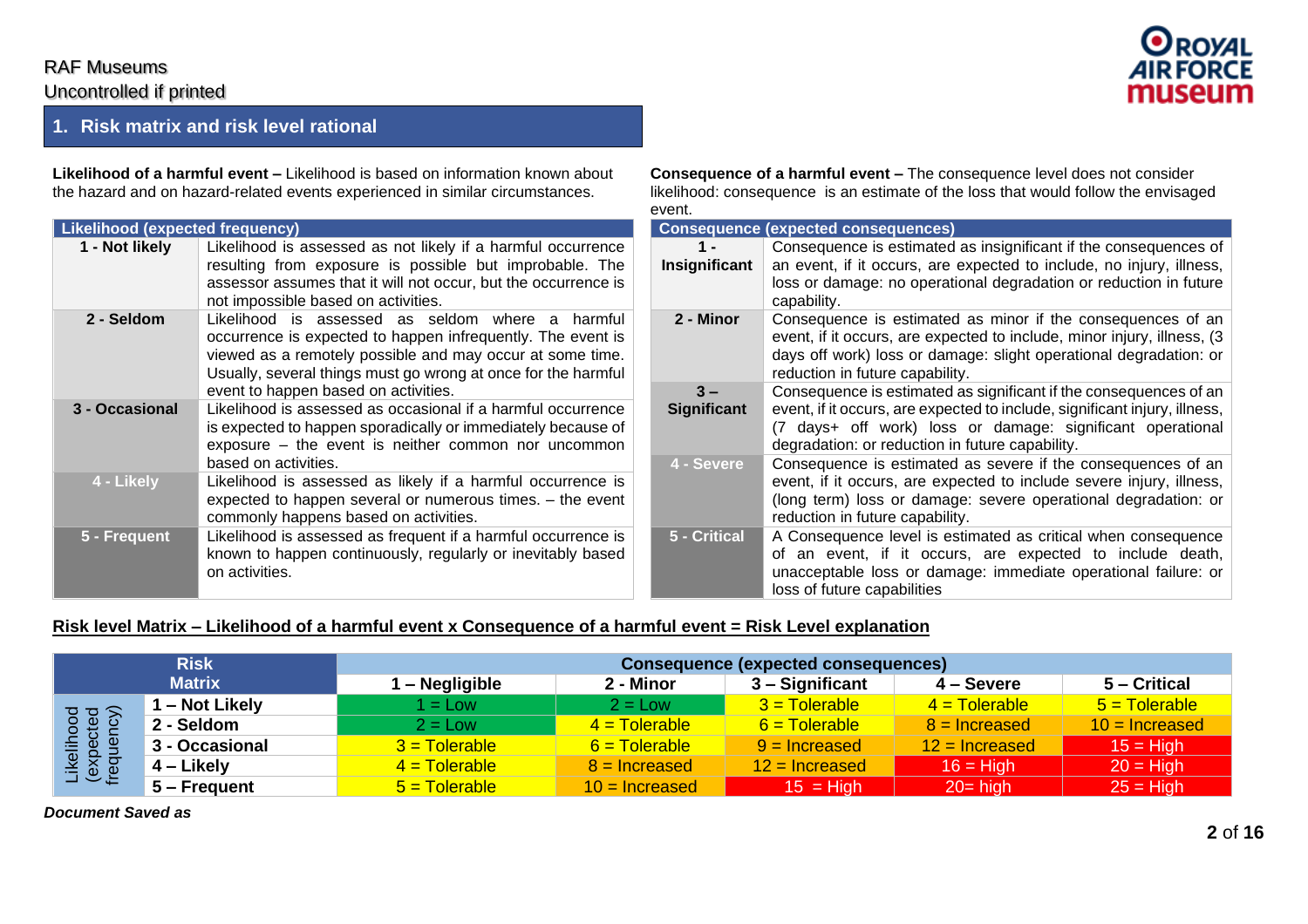

#### **2.Residual risk rational and control measures**

**Residual Risk –** Residual risk is the risk that remains after controls are applied. Dependent on the level risk the following actions should be considered**:**

| <b>Low Risk (1-2)</b>                                                                             | Tolerable Risk (3-6)                                                                                                                                                                                                                                                                   | <b>Increased Risk (8-12)</b>                                                                                                                                                                                                                                                                               | <b>High Risk (15-25)</b>                                                                                                                                                                                                                                                                  |
|---------------------------------------------------------------------------------------------------|----------------------------------------------------------------------------------------------------------------------------------------------------------------------------------------------------------------------------------------------------------------------------------------|------------------------------------------------------------------------------------------------------------------------------------------------------------------------------------------------------------------------------------------------------------------------------------------------------------|-------------------------------------------------------------------------------------------------------------------------------------------------------------------------------------------------------------------------------------------------------------------------------------------|
| Acceptable activity or policy,<br><b>Additional consideration:</b><br>No further actions required | with<br>Acceptable activity or policy,<br>controls and suitable supervision<br><b>Additional consideration:</b><br>Efforts should be made to reduce the<br>risk further, but the cost of prevention<br>should be carefully measured to ensure<br>that they are reasonably practicable. | Acceptable activity or<br>with<br>policy,<br>stringent controls and high levels of<br>supervision<br><b>Additional consideration:</b><br>Efforts must be made to reduce the risk<br>further, but the cost of prevention should<br>be carefully measured to ensure that they<br>are reasonably practicable. | Unacceptable activity or policy.<br><b>Additional considerations:</b><br>No work is to be undertaken unless the<br>risk level is reduced. If immediate actions<br>to reduce the risk are not apparent, stop<br>work and seek advice from competent<br>specialists as a matter of urgency. |

Control measures – Control measures are to be considered and implied in order of priority. The Suitability of controls – The Suitability of the control measure(s) can be assessed by applying hierarchy of controls table below shows these priorities:

| <b>Hierarchy of controls</b>                           |                                                                                                                                                                                                                                                                                                                                                                                                                     |
|--------------------------------------------------------|---------------------------------------------------------------------------------------------------------------------------------------------------------------------------------------------------------------------------------------------------------------------------------------------------------------------------------------------------------------------------------------------------------------------|
| 1 <sup>st</sup> Elimination                            | Redesign the job or eliminate materials or substances so that the<br>hazard is removed or eliminated.                                                                                                                                                                                                                                                                                                               |
| 2 <sup>nd</sup> Substitution                           | Replace the materials, substances, or process with a less<br>hazardous one                                                                                                                                                                                                                                                                                                                                          |
| 3rd- Engineering controls                              | Use work equipment or other measures. For example, to prevent<br>falls where you cannot avoid working at height, install or use<br>additional machinery to control risks from dust or fumes or<br>separate the hazard from operators by methods such as<br>enclosing or guarding dangerous items of machinery or<br>equipment.<br>Give priority to measures which protect collectively over<br>individual measures. |
| 4 <sup>th</sup> Administrative<br>controls             | These are all about identifying and implementing the procedures<br>you need to work safely. For example: reducing the time workers<br>are exposed to hazards (e.g. by job rotation): prohibiting use of<br>mobile phones in hazardous areas: increasing safety signage<br>and giving training.                                                                                                                      |
| 5 <sup>th</sup> Personal protective<br>equipment (PPE) | Only after all the previous measures have been tried and found<br>ineffective in controlling risks to a reasonably practicable level,<br>must personal protective equipment (PPE) be used.                                                                                                                                                                                                                          |

the following:

| <b>Suitability of controls</b> |                                                                                                                                                                                                                                                 |
|--------------------------------|-------------------------------------------------------------------------------------------------------------------------------------------------------------------------------------------------------------------------------------------------|
| <b>Feasibility</b>             | The organisation has the capability to implement the controls                                                                                                                                                                                   |
| <b>Acceptability</b>           | The benefit gained by implementing the controls justifies the cost in<br>resources and time. This assessment of acceptance is largely<br>subjective. Experience, company guidance and other external<br>restrictions can influence the outcome. |
| <b>Suitability</b>             | The control(s) removes the hazard(s) or mitigates the residual risk to an<br>acceptable level (to be determined by a responsible individual).                                                                                                   |
| <b>Supported</b>               | Adequate personal, equipment, supplies and facilities are available to<br>implement the proposed controls.                                                                                                                                      |
| <b>Explicitness</b>            | The controls clearly specify who, what, where and when, why and how<br>each control will be used.                                                                                                                                               |
| <b>Standards</b>               | Guidance and procedures for implementing the controls are clear,<br>practicable and specific.                                                                                                                                                   |
| Training                       | The knowledge and skills of the workforce are adequate to implement<br>the controls.                                                                                                                                                            |
| Leadership                     | Management is ready, willing, and able to implement the controls                                                                                                                                                                                |
| The individual                 | Individual members of the workforce are sufficiently self-disciplined and<br>capable of implementing the control.                                                                                                                               |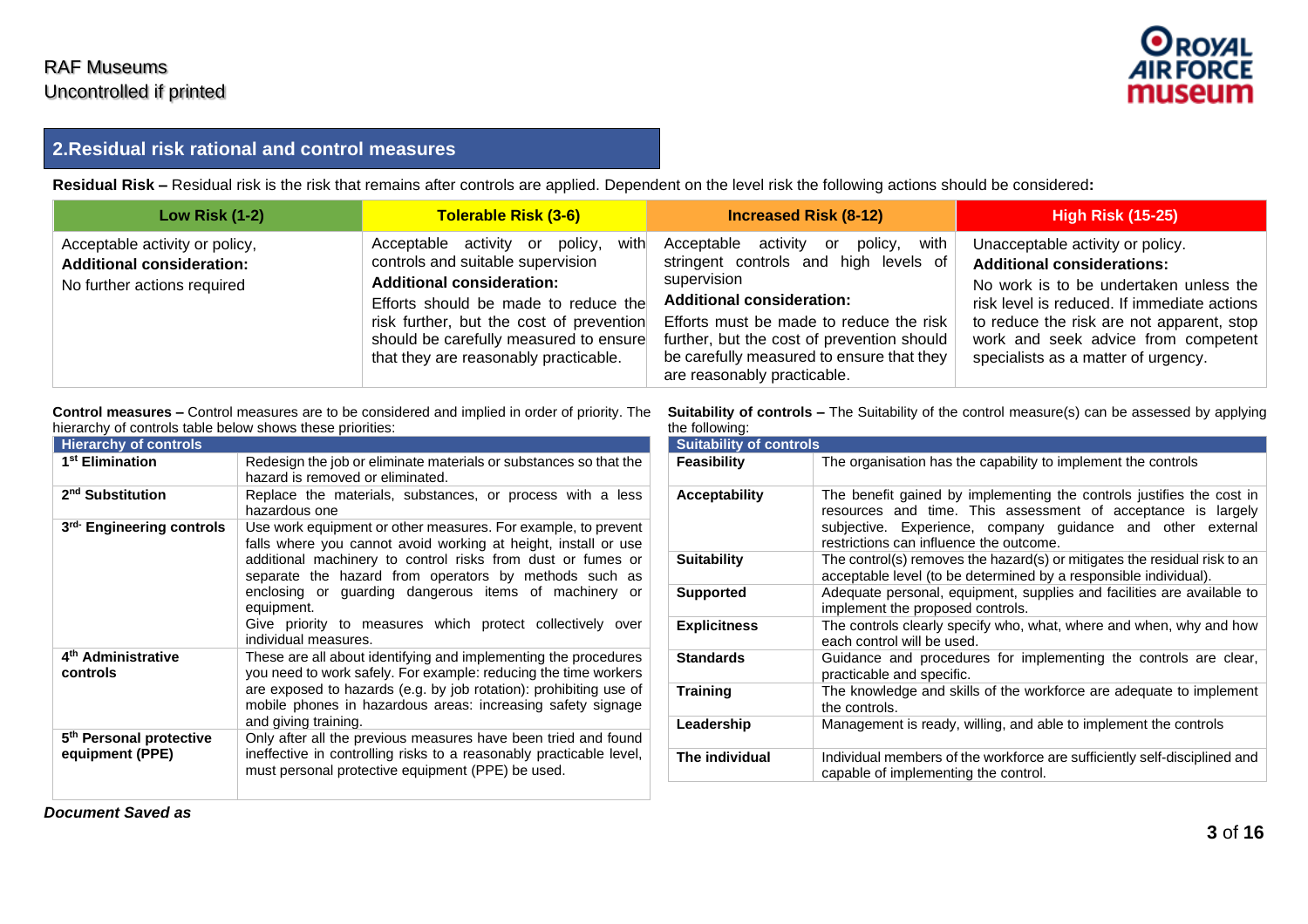

## 3.**Definitions and terms**

| <b>Definitions</b>                                                                                                                                       | Who may be harmed           |                                                                                                                           |  |  |  |  |  |
|----------------------------------------------------------------------------------------------------------------------------------------------------------|-----------------------------|---------------------------------------------------------------------------------------------------------------------------|--|--|--|--|--|
| <b>Definition of hazard:</b><br>A hazard is the potential for a substance, activity or process to cause harm                                             | $\mathcal{L}_{\mathcal{A}}$ | Based on activities in this assessment, those that may be harmed have been<br>identified as follows:<br>Directly affected |  |  |  |  |  |
| <b>Definition of harm:</b>                                                                                                                               |                             | <b>Staff</b>                                                                                                              |  |  |  |  |  |
| Harm is the infection or ill health of people, or operational, or reputational loss<br>because of an event.                                              |                             | <b>Public &amp; Visitors</b>                                                                                              |  |  |  |  |  |
| See opposite for whom may be harmed.                                                                                                                     |                             | <b>Volunteers</b>                                                                                                         |  |  |  |  |  |
| <b>Definition of risk:</b>                                                                                                                               |                             | Contractors                                                                                                               |  |  |  |  |  |
| Risk is the Likelihood of a substance, activity or process to cause harm and<br>the Consequence or consequences of that harm. This is referred to as the |                             | <b>Young Persons</b>                                                                                                      |  |  |  |  |  |
| Risk Level.                                                                                                                                              |                             | <b>Others: State</b>                                                                                                      |  |  |  |  |  |
| <b>Definition of Controls or Control measure:</b>                                                                                                        |                             |                                                                                                                           |  |  |  |  |  |
| Controls are methods used for reducing the risk to 'as low as reasonably<br>practicable.                                                                 |                             |                                                                                                                           |  |  |  |  |  |
| Definition of significant risks:                                                                                                                         |                             |                                                                                                                           |  |  |  |  |  |
| Those risks which arise more often and/or those with more serious<br>consequences                                                                        |                             |                                                                                                                           |  |  |  |  |  |
|                                                                                                                                                          |                             |                                                                                                                           |  |  |  |  |  |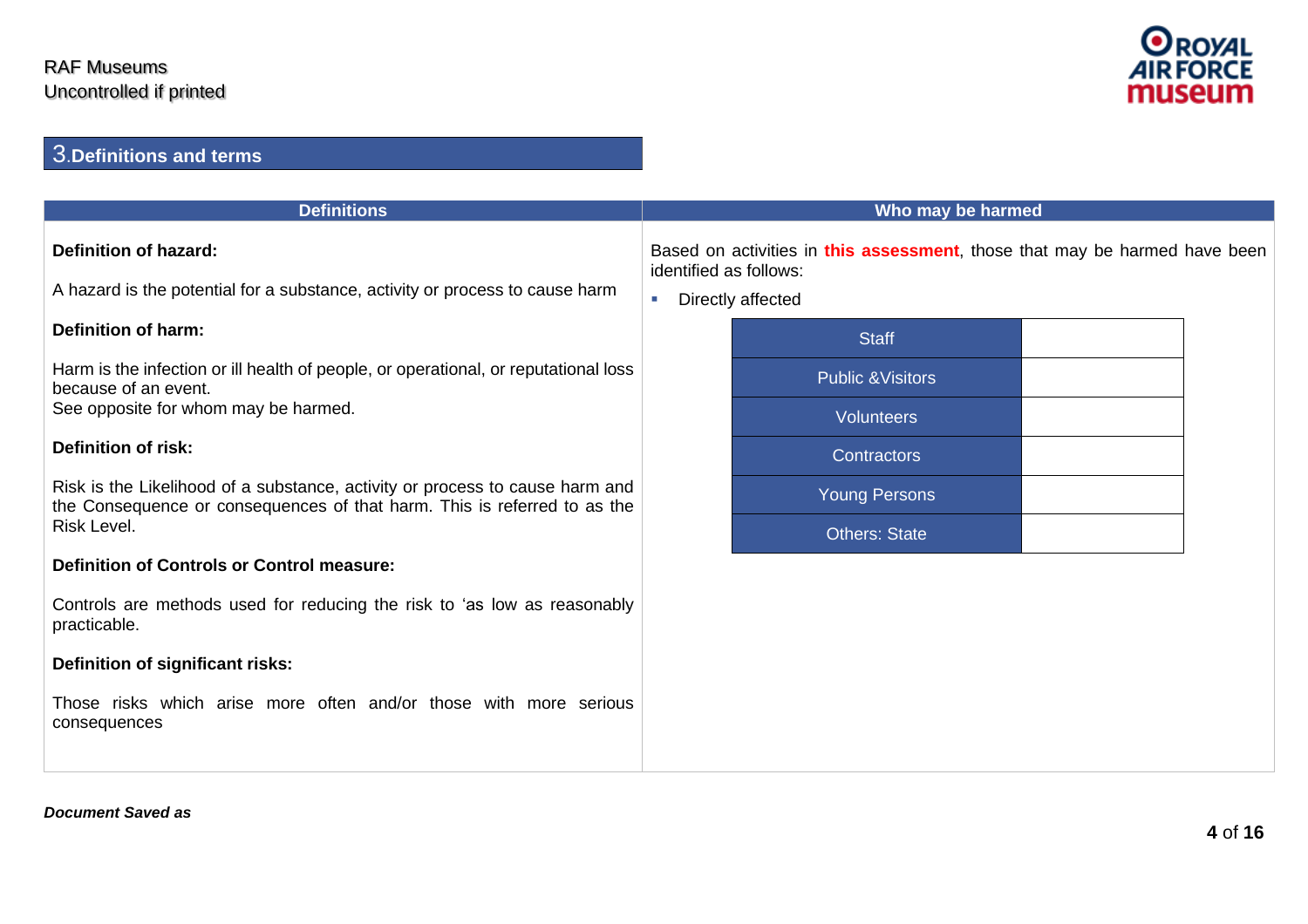

## **4. Risk Assessment Findings**

| <b>Hazard and/or</b><br>hazardous event                                      | Who or what<br>is at risk |              | Likelihood x<br><b>Initial Risk</b><br><b>Level</b> | consequence = | <b>Controls in place</b>                                                                                                                                                                                                                                                                                                                                                                                                                                            |              | Likelihood x<br>consequence<br>$=$ Residual<br><b>Risk Level</b> |              | <b>Further actions required</b><br>or additional information |
|------------------------------------------------------------------------------|---------------------------|--------------|-----------------------------------------------------|---------------|---------------------------------------------------------------------------------------------------------------------------------------------------------------------------------------------------------------------------------------------------------------------------------------------------------------------------------------------------------------------------------------------------------------------------------------------------------------------|--------------|------------------------------------------------------------------|--------------|--------------------------------------------------------------|
|                                                                              |                           |              | $\mathbf{C}$                                        | R.            |                                                                                                                                                                                                                                                                                                                                                                                                                                                                     |              | $\overline{\mathbf{C}}$                                          | R.           |                                                              |
| Visiting the Museum - Trips,<br>slips and falls                              | <b>ALL</b>                | $\mathbf{2}$ | $\mathbf{2}$                                        | 4             | Designated pathways indoors and outdoors<br>Any hazards at floor height are marked<br>clearly<br>Wet or mopped floors will always be<br>barriered off or marked clearly with wet floor<br>signs<br>Running is not allowed in any of the hangars<br>All Visitor Experience and Access & Learning<br>staff are first aid trained.<br>Daily health & safety checks are carried out<br>of buildings to remove any risks                                                 |              | $\mathbf{2}$                                                     | $\mathbf{2}$ |                                                              |
| Crossing roads - fatalities<br>or injuries due to collision<br>with vehicles | ALL                       | $\mathbf{2}$ | Δ                                                   | 8             | Strict speed limit around site of 15mph<br>All car parks have a central walkway with<br>crossing lines<br>Staff to wear hi-vis when out on car parks<br>Visitors encouraged to use pathways at all<br>times                                                                                                                                                                                                                                                         |              |                                                                  |              |                                                              |
| Contact with COVID-19 virus                                                  | ALL                       | 3            | 3                                                   | 9             | Deep cleaning in all teaching and eating<br>spaces where applicable<br>Teaching and eating spaces are all well<br>ventilated - doors and windows open<br>weather permitting<br>Cleaning staff regularly rota'd to clean all<br>high touch point areas<br>Staff to wear masks and regularly sanitise<br>hands and equipment and to social distance<br>Staff encouraged to test regularly<br>Students and teachers encouraged to wear<br>masks and sanitise regularly | $\mathbf{2}$ | 3                                                                | 6            |                                                              |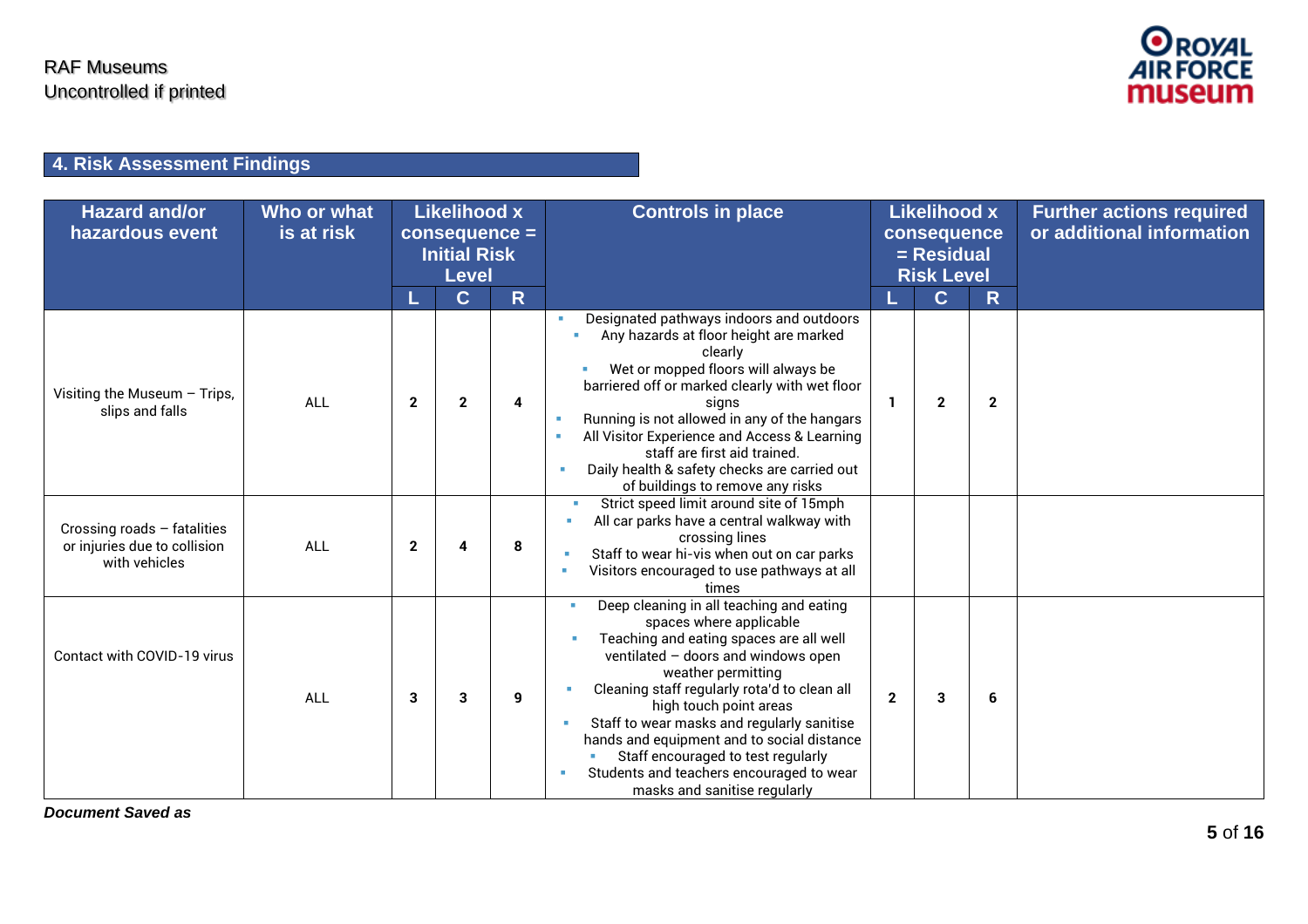

| <b>Hazard and/or</b><br>hazardous event  | Who or what<br>is at risk  | <b>Likelihood x</b><br>consequence =<br><b>Initial Risk</b><br>Level |             | <b>Controls in place</b> |                                                                                                                                                                                                                                                                                        | <b>Likelihood x</b><br>consequence<br>$=$ Residual<br><b>Risk Level</b> |              |   | <b>Further actions required</b><br>or additional information |
|------------------------------------------|----------------------------|----------------------------------------------------------------------|-------------|--------------------------|----------------------------------------------------------------------------------------------------------------------------------------------------------------------------------------------------------------------------------------------------------------------------------------|-------------------------------------------------------------------------|--------------|---|--------------------------------------------------------------|
|                                          |                            |                                                                      | $\mathbf C$ | $\mathsf{R}$             |                                                                                                                                                                                                                                                                                        |                                                                         | $\mathbf{C}$ | R |                                                              |
|                                          |                            |                                                                      |             |                          | Limited visitor numbers in place to assist<br><b>B</b><br>with social distancing<br>PPE available all over site for all visitors and<br>×<br>staff                                                                                                                                     |                                                                         |              |   |                                                              |
| Safeguarding - Lost Child                | <b>Young Persons</b>       | $\overline{2}$                                                       | 3           | 6                        | Museum has a strict lost child guideline<br>policy that all staff are trained in.<br>Visiting staff to inform any member of<br>Museum staff to ensure the policy is<br>undertaken<br>All internal and external spaces on Museum<br>grounds have CCTV which can be reviewed             | $\mathbf{2}$                                                            | $\mathbf{2}$ | 4 |                                                              |
| Safeguarding - Lost<br>Vulnerable Person | <b>Public and Visitors</b> | $\overline{2}$                                                       | 3           | 6                        | Museum has a strict lost vulnerable person<br>guideline policy that all staff are trained in.<br>Visiting staff to inform any member of<br>Museum staff to ensure the policy is<br>undertaken<br>All internal and external spaces on Museum<br>grounds have CCTV which can be reviewed | $\overline{2}$                                                          | $\mathbf{2}$ | 4 |                                                              |
|                                          | ALL                        | 3                                                                    | 3           | 9                        | All Staff are DBS checked and trained and<br>$\mathbf{u}$<br>briefed in Safeguarding protocols and<br>procedures as per the RAF Museum policy                                                                                                                                          | $\overline{\mathbf{2}}$                                                 | 3            | 6 |                                                              |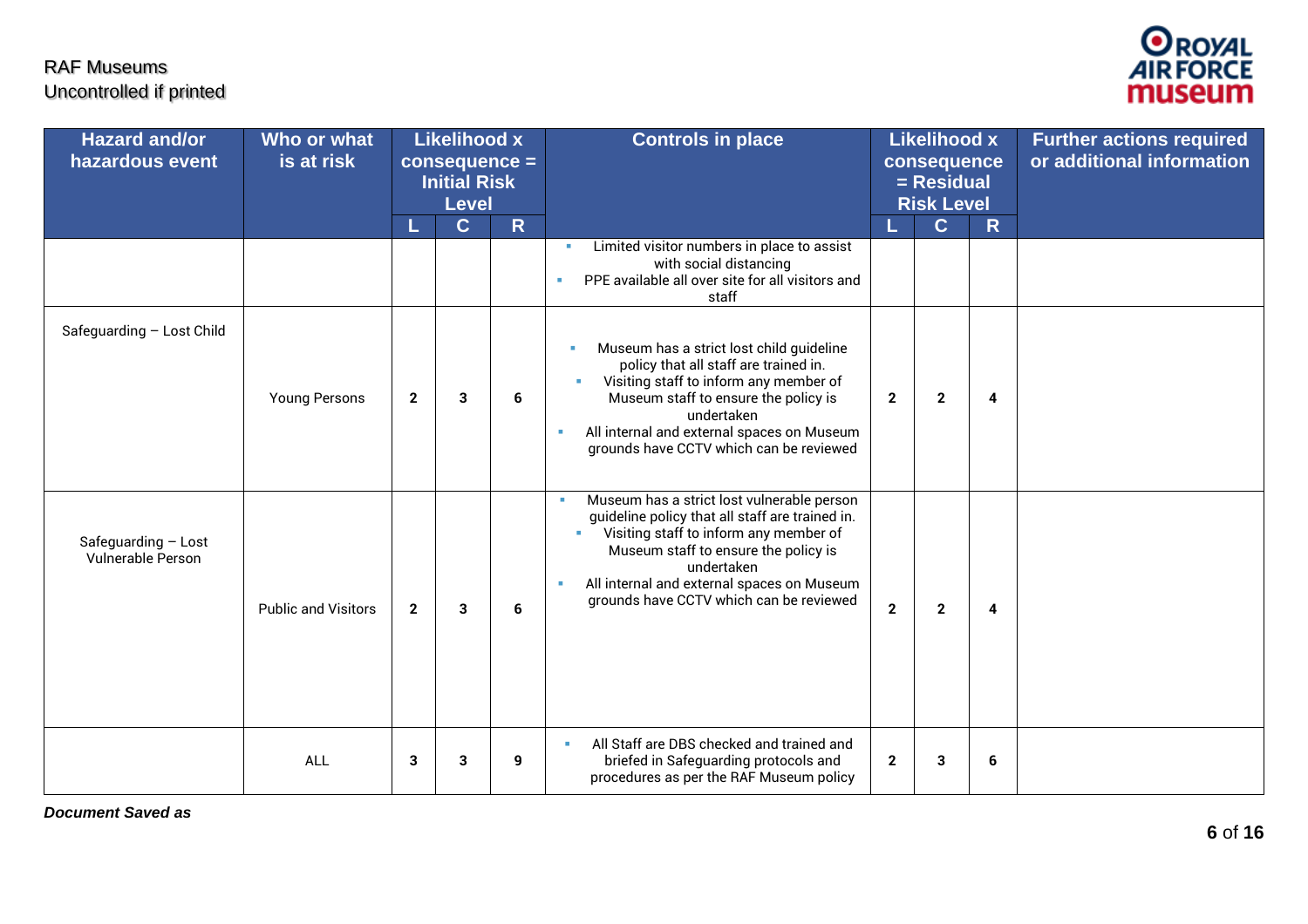

| <b>Hazard and/or</b><br>hazardous event                                                   | Who or what<br>is at risk | <b>Likelihood x</b><br>$consequence =$<br><b>Initial Risk</b><br><b>Level</b> |              |    | <b>Controls in place</b>                                                                                                                                                                                                                                  |                | <b>Likelihood x</b><br>consequence<br>$=$ Residual<br><b>Risk Level</b> |                         | <b>Further actions required</b><br>or additional information |
|-------------------------------------------------------------------------------------------|---------------------------|-------------------------------------------------------------------------------|--------------|----|-----------------------------------------------------------------------------------------------------------------------------------------------------------------------------------------------------------------------------------------------------------|----------------|-------------------------------------------------------------------------|-------------------------|--------------------------------------------------------------|
| Safeguarding - risk of<br>sexual abuse, neglect,<br>violence, or harassment               |                           |                                                                               | $\mathbf{C}$ | R  | Staff are trained in how to respond to<br>disclosures and any safeguarding incidents.<br>Supervisory staff are trained to level 3<br>ä,<br>Designated Safeguarding Officers.<br>Heads of Department are trained to<br>٠<br>Designated Safeguarding Leads. |                | $\mathbf{C}$                                                            | R.                      |                                                              |
| First Aid - Incidents or injury<br>from workshops or general<br>visits                    | <b>ALL</b>                | 3                                                                             | 3            | 9  | All staff on site are first aid trained regularly<br>×<br>Staff are trained to report any incidents in<br>the correct way<br>All spaces have first aid kits available and<br>ready to use, as well as defibrillators around<br>site                       | $\overline{2}$ | $\mathbf{2}$                                                            | $\overline{\mathbf{4}}$ |                                                              |
| Fire - misuse of electrical<br>equipment resulting in<br>building fire                    | <b>ALL</b>                | $\overline{2}$                                                                | 5            | 10 | All hangar staff are Fire Warden trained<br>Electrics are PAT-tested annually, and any<br>new electricals are PAT- tested upon<br>purchase                                                                                                                | $\mathbf{1}$   | 5                                                                       | 5                       |                                                              |
| Radiation $-$ risk of ill health<br>from contact with radioactive<br>aircraft/instruments | <b>ALL</b>                | $\mathbf{2}$                                                                  | 4            | 8  | All aircraft are regularly tested and<br>×<br>monitored for radioactivity<br>Time limits and ratings in place for specific<br>×<br>aircraft which all staff are aware of and<br>guidance is regularly updated by the<br>conservation team                 | -1             | 4                                                                       | 4                       |                                                              |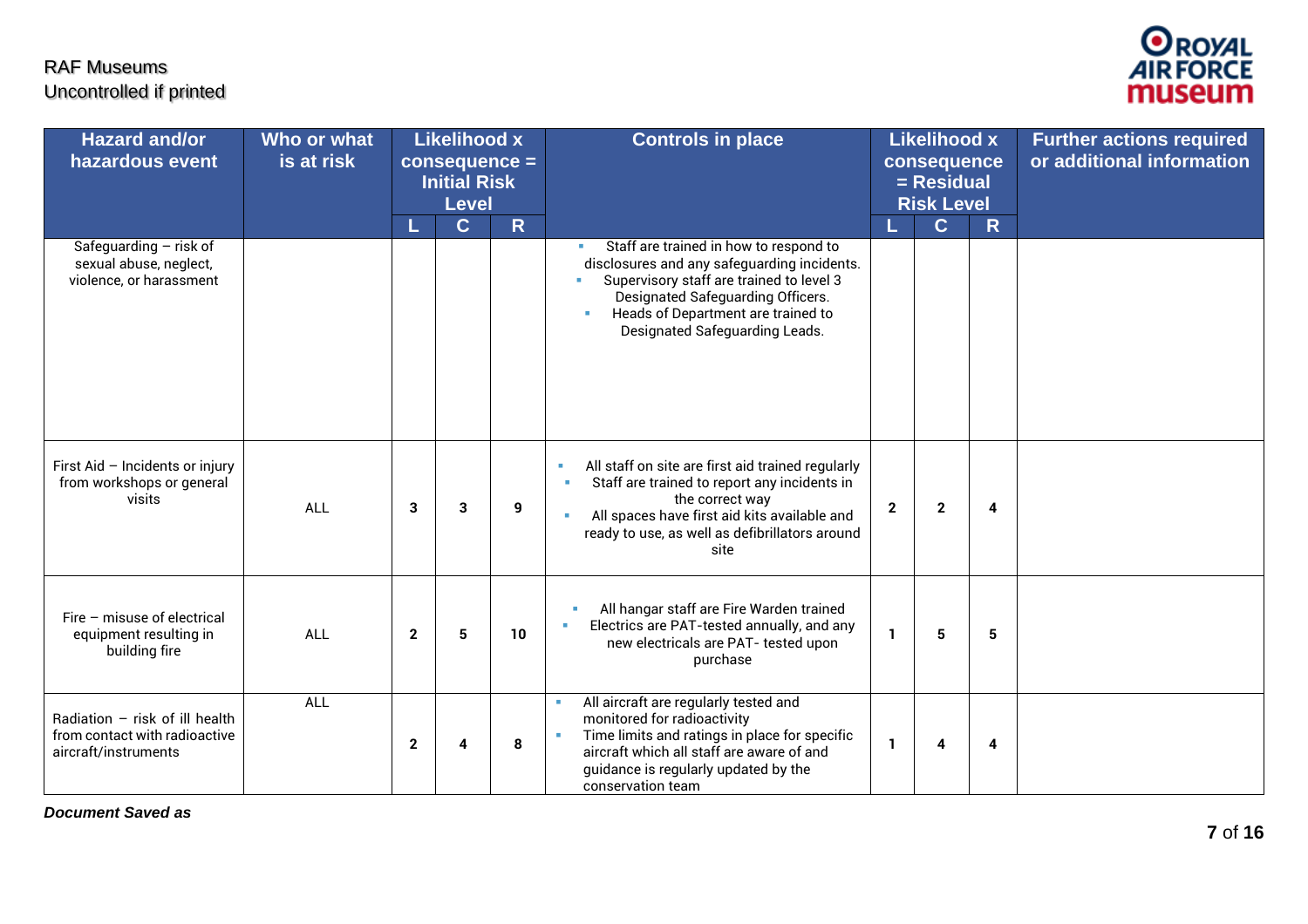

| <b>Hazard and/or</b><br>hazardous event                                                                   | Who or what<br>is at risk | <b>Likelihood x</b><br>$consequence =$<br><b>Initial Risk</b><br><b>Level</b> |              |    | <b>Controls in place</b>                                                                                                                                                                                                                                                                                                                                                                  |              | Likelihood x<br>consequence<br>= Residual<br><b>Risk Level</b> |   | <b>Further actions required</b><br>or additional information |
|-----------------------------------------------------------------------------------------------------------|---------------------------|-------------------------------------------------------------------------------|--------------|----|-------------------------------------------------------------------------------------------------------------------------------------------------------------------------------------------------------------------------------------------------------------------------------------------------------------------------------------------------------------------------------------------|--------------|----------------------------------------------------------------|---|--------------------------------------------------------------|
|                                                                                                           |                           |                                                                               | $\mathbf{C}$ | R. |                                                                                                                                                                                                                                                                                                                                                                                           |              | $\mathbf C$                                                    | R |                                                              |
|                                                                                                           |                           |                                                                               |              |    | Aircraft barriered to prevent close contact<br>with members of public and visitors                                                                                                                                                                                                                                                                                                        |              |                                                                |   |                                                              |
| Aircraft access - injuries due<br>to trips or poor condition of<br>exhibits                               | ALL                       | 3                                                                             | 2            | 6  | All participants briefed before access<br>Collections team to ensure correct<br>equipment is in place before access and risk<br>assessed<br>Correct opening procedures undertaken and<br>check sheet completed<br>First Aid staff present                                                                                                                                                 | $\mathbf{2}$ | $\mathbf{2}$                                                   | 4 |                                                              |
| Movement of Aircraft<br>$\overline{\phantom{m}}$<br>collision with moving aircraft<br>resulting in injury | ALL                       | $\mathbf{2}$                                                                  |              | 8  | Aircraft only moved when the Museum is<br>closed to the public<br>In the event that aircraft are moved during<br>opening times, the pathway and area will be<br>barriered off by conservation staff<br>All conservation staff will wear high-vis and<br>direct staff and public away from movement<br>areas<br>Hangars will be closed to all in the instance<br>of moving aircraft within |              | 4                                                              | 4 |                                                              |

Access and Learning Onsite Workshops include:

- Second World War Spirit of the Blitz
- Second World War Battle of Britain
- Second World War Artefact Handling
- Cold War Clash of Conflicts
- Cold War Artefact Handling
- Flying Equipment through the Ages
- Parachutes and Helicopters
- Rockets
- Rocket Cars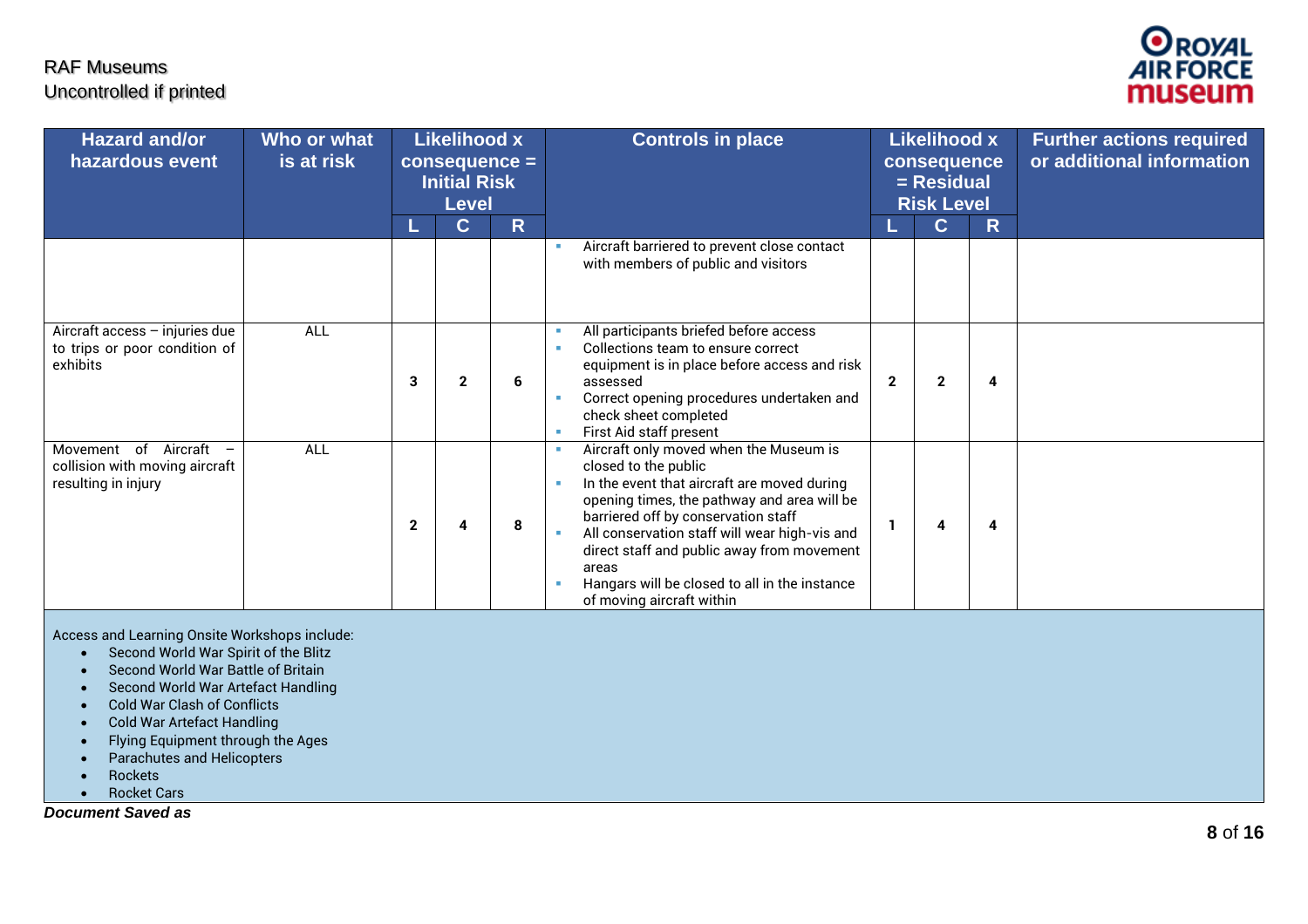

| <b>Hazard and/or</b><br>hazardous event                                                                                                                                       | Who or what<br>is at risk |              | <b>Likelihood x</b><br>consequence =<br><b>Initial Risk</b><br><b>Level</b><br>$\mathbf C$ | $\overline{\mathsf{R}}$ | <b>Controls in place</b>                                                                                                                                                                                                                                                                                                               | <b>Likelihood x</b><br>consequence<br>$=$ Residual<br><b>Risk Level</b><br>$\mathbf C$<br>$\mathsf{R}$ |              |              | <b>Further actions required</b><br>or additional information |
|-------------------------------------------------------------------------------------------------------------------------------------------------------------------------------|---------------------------|--------------|--------------------------------------------------------------------------------------------|-------------------------|----------------------------------------------------------------------------------------------------------------------------------------------------------------------------------------------------------------------------------------------------------------------------------------------------------------------------------------|--------------------------------------------------------------------------------------------------------|--------------|--------------|--------------------------------------------------------------|
| <b>Rover Repair</b><br><b>Smart Materials</b><br><b>STEM Days</b><br><b>Sphero: Pilot Communications</b><br>Sphero: Asteroid Field<br><b>Drone School</b><br>Christmas at War |                           |              |                                                                                            |                         |                                                                                                                                                                                                                                                                                                                                        |                                                                                                        |              |              |                                                              |
| Touching/sharing<br>objects<br>and surfaces $-$ increased<br>contact with COVID-19                                                                                            | ALL                       | $\mathbf{2}$ | $\mathbf{2}$                                                                               | 4                       | All surfaces and objects are regularly<br>cleaned before and after any sessions<br>PPE provided in all learning spaces if<br>necessary to clean further<br>For shared equipment, staff will try and<br>provide enough equipment for one per<br>student. If not, staff member will wipe down<br>objects with sanitiser in between uses. | $\mathbf{2}$                                                                                           | $\mathbf{2}$ | 4            |                                                              |
| tables<br>Collapsed<br>causing<br>injury                                                                                                                                      | ALL                       | $\mathbf{2}$ | 3                                                                                          | 6                       | Tables to be checked regularly by Access<br>and Learning staff<br>Tables to be set up and set down properly<br>٠<br>when in use<br>Students advised not to lean on tables<br>×                                                                                                                                                         |                                                                                                        |              |              |                                                              |
| Use of scissors and sellotape<br>dispensers-<br>cuts<br>and<br>injuries                                                                                                       | Young People              | $\mathbf{2}$ | $\mathbf{2}$                                                                               | 4                       | Safety scissors to be provided<br>٠<br>Students to be briefed on how to use<br>×<br>scissors and supervised throughout<br>workshop<br>Adults to help with Sellotape dispensers if<br>needed                                                                                                                                            | 1                                                                                                      | $\mathbf{2}$ | $\mathbf{2}$ |                                                              |
| Use of glue $-$<br>ingested or<br>inhaled                                                                                                                                     | <b>Young People</b>       | $\mathbf{2}$ | $\mathbf{2}$                                                                               | 4                       | Use of non-toxic glue within sessions<br>×                                                                                                                                                                                                                                                                                             | 1.                                                                                                     | $\mathbf{2}$ | $\mathbf{2}$ |                                                              |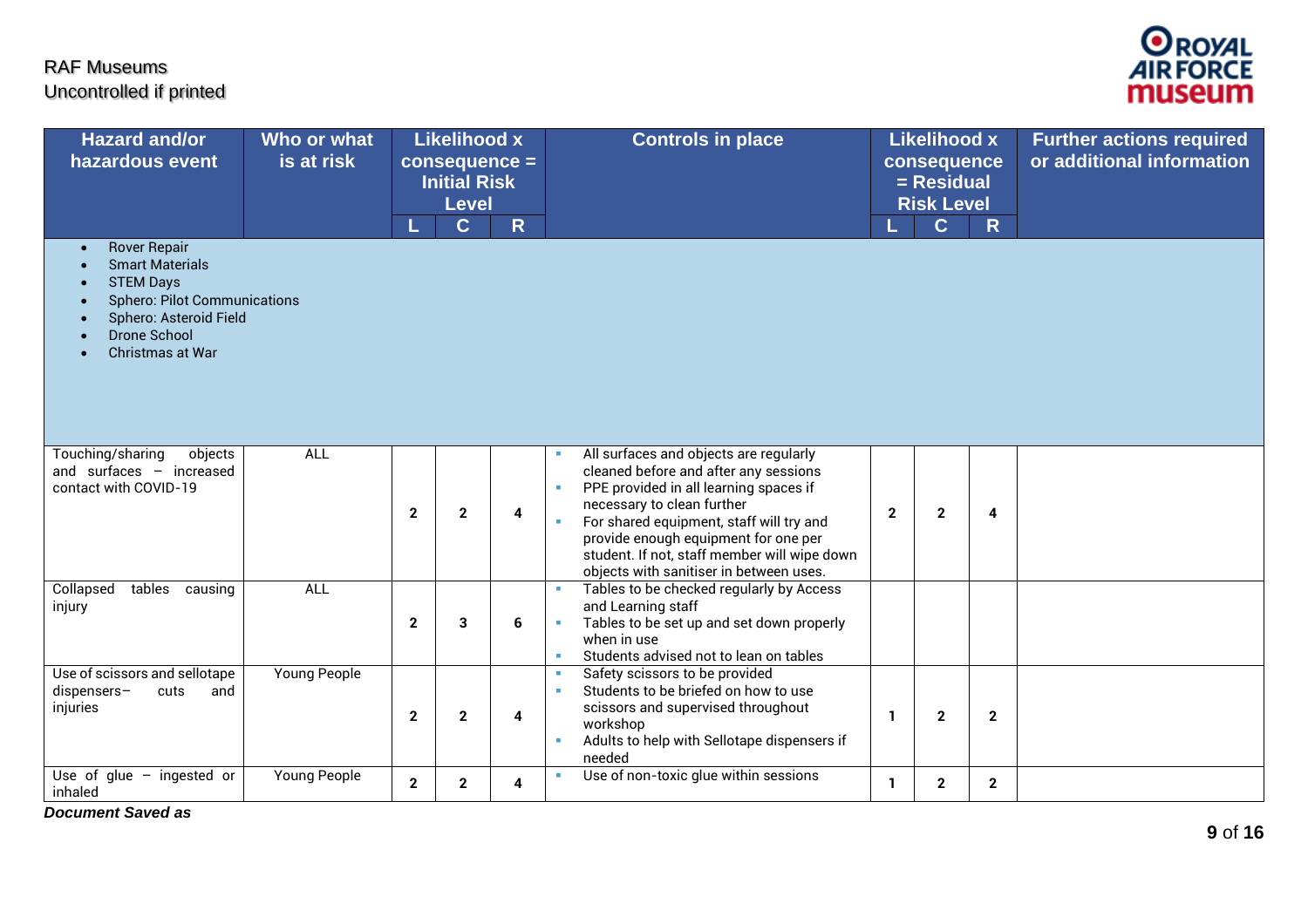

| <b>Hazard and/or</b><br>hazardous event                                                                                                                     | Who or what<br>is at risk                   |              | <b>Likelihood x</b><br>$consequence =$<br><b>Initial Risk</b><br><b>Level</b> |                         |        | <b>Controls in place</b>                                                                                                                                                                                                                        | <b>Likelihood x</b><br>consequence<br>= Residual<br><b>Risk Level</b> |                |                         | <b>Further actions required</b><br>or additional information |
|-------------------------------------------------------------------------------------------------------------------------------------------------------------|---------------------------------------------|--------------|-------------------------------------------------------------------------------|-------------------------|--------|-------------------------------------------------------------------------------------------------------------------------------------------------------------------------------------------------------------------------------------------------|-----------------------------------------------------------------------|----------------|-------------------------|--------------------------------------------------------------|
|                                                                                                                                                             |                                             |              | $\mathbf{C}$                                                                  | $\mathsf{R}$            |        |                                                                                                                                                                                                                                                 |                                                                       | $\overline{C}$ | $\overline{\mathsf{R}}$ |                                                              |
|                                                                                                                                                             |                                             |              |                                                                               |                         |        | Students to be supervised throughout<br>workshop                                                                                                                                                                                                |                                                                       |                |                         |                                                              |
| Use of skewers and wooden<br>picks - cuts or punctures to<br>skin                                                                                           | <b>Young People</b>                         | $\mathbf{2}$ | $\mathbf{2}$                                                                  | 4                       |        | Students to be supervised at all times and<br>shown how to correctly use materials to<br>prevent injury<br>Gloves available for preventative measures                                                                                           |                                                                       |                |                         |                                                              |
| Use of Rocket launcher and<br>foot pump $-$ trapped fingers<br>or bruising                                                                                  | <b>ALL</b>                                  | $\mathbf{2}$ | $\mathbf{2}$                                                                  | 4                       |        | Equipment maintained and checked<br>regularly<br>Learners to be observed and supervised at<br>all times                                                                                                                                         | -1                                                                    | $\mathbf{2}$   | $\mathbf{2}$            |                                                              |
| History sessions $-$ fear or<br>panic due to distressing<br>sounds (air raid siren),<br>spaces (anderson shelter) or<br>images (Cold War - nuclear<br>bomb) | Young People,<br><b>Public and Visitors</b> | $\mathbf{2}$ | $\mathbf{2}$                                                                  | 4                       |        | Museum staff to enquire with teaching staff<br>about any specific needs of the group and if<br>any students have a nervous disposition<br>Staff to alert students beforehand that<br>distressing content may come up                            | -1                                                                    | $\mathbf 2$    | $\mathbf{2}$            |                                                              |
| Use of devices for coding -<br>access to explicit or personal<br>information                                                                                | <b>ALL</b>                                  | $\mathbf 2$  | 3                                                                             | 4                       |        | Devices to be logged into a general learning<br>account to prevent personal data being<br>saved on the devices<br>Devices checked regularly to ensure that<br>they are safe for use for students                                                | -1                                                                    | 3              | 3                       |                                                              |
| Use of Sphero robots $-$ slips,<br>trips and falls                                                                                                          | <b>ALL</b>                                  | $\mathbf{2}$ | $\mathbf{2}$                                                                  | $\overline{\mathbf{4}}$ | ٠<br>× | Sphero's to only be used inside of VEX<br>board or wooden frame<br>Sphero's to always be lit at maximum to<br>ensure they can be seen<br>All to be advised to keep robots within<br>parameters and to check floor before<br>moving around space | -1                                                                    | $\mathbf{2}$   | $\mathbf{2}$            |                                                              |
| Use of Sphero robots -<br>flashing lights                                                                                                                   | <b>ALL</b>                                  | $\mathbf{2}$ | 3                                                                             | 6                       |        | Students to always be supervised when<br>using spheros<br>Adults to be made of aware of any sensory<br>issues or medical diagnoses regarding to                                                                                                 | -1                                                                    | 3              | 3                       |                                                              |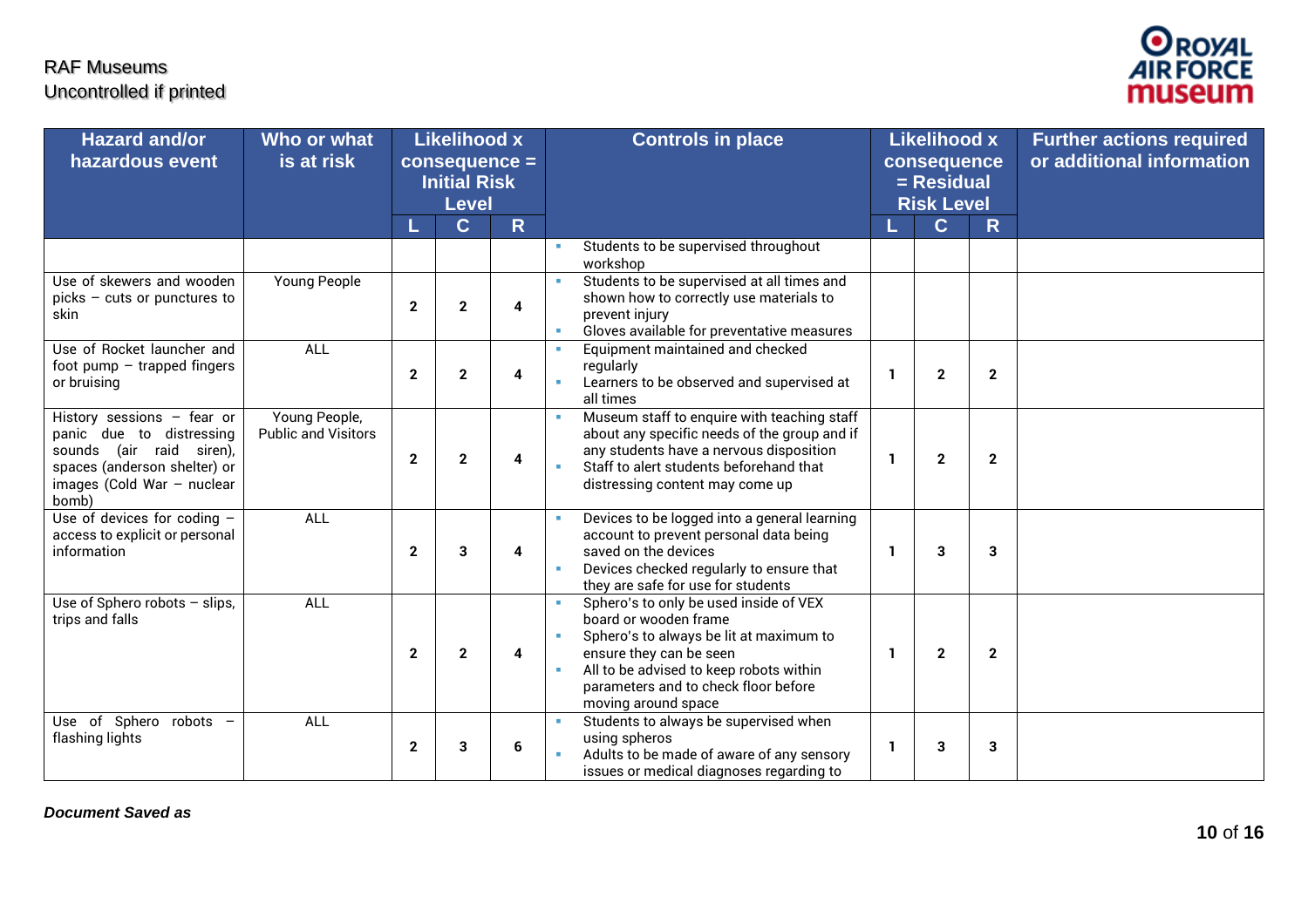

| <b>Hazard and/or</b><br>hazardous event                                                                         | Who or what<br>is at risk |              | <b>Likelihood x</b><br>$consequence =$<br><b>Initial Risk</b><br><b>Level</b> |              | <b>Controls in place</b>                                                                                                                                                                                                                                                                                                                                                                                                                                  |              | <b>Likelihood x</b><br>consequence<br>$=$ Residual<br><b>Risk Level</b> |              | <b>Further actions required</b><br>or additional information |
|-----------------------------------------------------------------------------------------------------------------|---------------------------|--------------|-------------------------------------------------------------------------------|--------------|-----------------------------------------------------------------------------------------------------------------------------------------------------------------------------------------------------------------------------------------------------------------------------------------------------------------------------------------------------------------------------------------------------------------------------------------------------------|--------------|-------------------------------------------------------------------------|--------------|--------------------------------------------------------------|
|                                                                                                                 |                           |              | $\mathbf{C}$                                                                  | $\mathsf{R}$ |                                                                                                                                                                                                                                                                                                                                                                                                                                                           |              | $\overline{\mathbf{C}}$                                                 | $\mathsf{R}$ |                                                              |
|                                                                                                                 |                           |              |                                                                               |              | flashing lights and Sphero lights to be<br>adjusted in the event of any issues                                                                                                                                                                                                                                                                                                                                                                            |              |                                                                         |              |                                                              |
| <sub>of</sub><br><b>Use</b><br>Museum<br>iPads/Devices<br>safeguarding or GDPR issues                           | <b>Young People</b>       | -1           | $\overline{2}$                                                                | $\mathbf{2}$ | iPads and Devices to be regularly checked<br>for any personal information or photographs<br>If students are using Museum devices, they<br>should be restored after use.<br>Adult supervision when using Museum<br>assets                                                                                                                                                                                                                                  |              | $\overline{2}$                                                          | $\mathbf{2}$ |                                                              |
| <b>Collision with falling objects</b><br>leading to head injury<br>(Parachutes and<br>Helicopters/Rover Repair) | ALL                       | $\mathbf{2}$ | $\overline{2}$                                                                | 4            | Students to be accompanied upstairs and<br>only told to drop items when all is clear<br>Staff waiting around drop area to ensure no-<br>one is stood beneath                                                                                                                                                                                                                                                                                              |              | 2                                                                       | $\mathbf{2}$ |                                                              |
| Collision with flying objects<br>leading to head injury<br>(Rockets or Gliders)                                 | ALL                       | $\mathbf{2}$ | $\mathbf{2}$                                                                  | 4            | All students briefed prior to flight<br>Assign 'air traffic controllers' (Staff or<br>$\mathbf{u}$<br>pupils) to ensure gliders are flown in an<br>orderly way towards an open area and<br>always away from people.<br>Ensure pupils do not run to retrieve rockets/<br>gliders or measure flights while other<br>students are still launching gliders.<br>Require pupils to not launch a rockets/glider<br>when people are in the potential flight path. | $\mathbf{1}$ | $\mathbf 2$                                                             | $\mathbf{2}$ |                                                              |
| Slips, trips and falls up or<br>down stairs                                                                     | ALL                       | $\mathbf{2}$ | $\mathbf{2}$                                                                  | 4            | Students accompanied upstairs by<br>members of staff and instructed to hold<br>hand rail                                                                                                                                                                                                                                                                                                                                                                  | -1           | $\mathbf{2}$                                                            | $\mathbf{2}$ |                                                              |
| Working from height<br>$\overline{\phantom{m}}$<br>potential falls and injury                                   | ALL                       | $\mathbf{2}$ | 3                                                                             | 6            | Hand rails in place for any balconies and<br>high areas<br>Students to be accompanied by adults at all<br>times                                                                                                                                                                                                                                                                                                                                           | -1           | 3                                                                       | 3            |                                                              |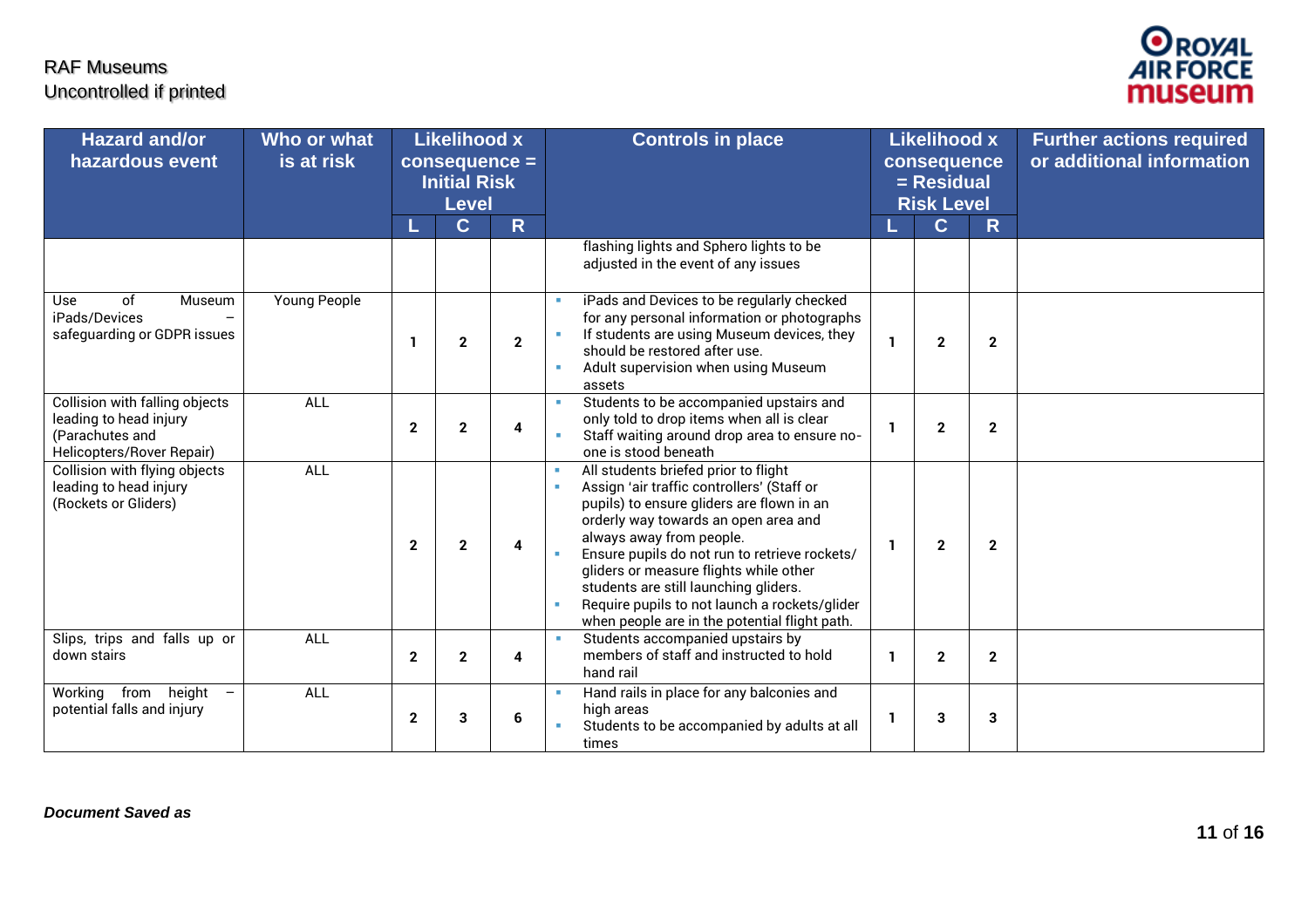

| <b>Hazard and/or</b><br>hazardous event                                                                                                                                                                                                                                   | Who or what<br>is at risk                                                     |                   | <b>Likelihood x</b><br>$consequence =$<br><b>Initial Risk</b><br><b>Level</b> |         | <b>Controls in place</b>                                                                                                                                                                                                                                                                                                                                                                                           | <b>Likelihood x</b><br>consequence<br>$=$ Residual<br><b>Risk Level</b> |                  |              | <b>Further actions required</b><br>or additional information |
|---------------------------------------------------------------------------------------------------------------------------------------------------------------------------------------------------------------------------------------------------------------------------|-------------------------------------------------------------------------------|-------------------|-------------------------------------------------------------------------------|---------|--------------------------------------------------------------------------------------------------------------------------------------------------------------------------------------------------------------------------------------------------------------------------------------------------------------------------------------------------------------------------------------------------------------------|-------------------------------------------------------------------------|------------------|--------------|--------------------------------------------------------------|
| Allergic<br>reactions<br>to<br>within<br>substances<br>used<br>workshops or materials in<br>clothing                                                                                                                                                                      | <b>ALL</b>                                                                    | L<br>$\mathbf{2}$ | $\mathbf C$<br>3                                                              | R.<br>6 | Museum staff to be fully aware of any<br>allergens present in materials used and to<br>let anyone handling such items know before<br>hand<br>PPE to be available to prevent contact in<br>×<br>any instances<br>First Aid trained staff available at all times                                                                                                                                                     | -1                                                                      | $\mathbf C$<br>3 | R<br>3       |                                                              |
| Access and Learning Online Workshops include:<br>Second World War Spirit of the Blitz<br>$\bullet$<br>Second World War Battle of Britain<br>Flying Equipment through the Ages<br><b>Parachutes and Helicopters</b><br><b>Virtual STEM Days</b><br><b>Christmas at War</b> | Event specific live-streamed webinars (KS3 Glider Challenge, STAAR Programme) |                   |                                                                               |         |                                                                                                                                                                                                                                                                                                                                                                                                                    |                                                                         |                  |              |                                                              |
| Using online platforms -<br>Pupils maybe exposed to<br>upsetting or inappropriate<br>content online                                                                                                                                                                       | Young People                                                                  | $\mathbf{2}$      | 3                                                                             | 6       | One member of A&L staff will be monitoring<br>the feed at all times.<br>Students are to be supervised at all times by<br>an adult<br>Teachers or RAFM staff could shut the feed<br>×<br>down immediately if necessary.<br>Schools and RAFM staff will have agreed to<br>and signed a code of conduct prior to the<br>session.<br>Only pre-booked schools will be sent the<br>×<br>link to join the online session. | $\mathbf{1}$                                                            | 3                | 3            |                                                              |
| Using online platforms -<br>safeguarding or GDPR                                                                                                                                                                                                                          | <b>ALL</b>                                                                    | $\mathbf{2}$      | $\mathbf{2}$                                                                  | 4       | Museum staff to advise at beginning of all<br>sessions for teachers not to use personal<br>names when utilising Q&A function<br>Museum staff will only publish anonymous<br>questions/announcements                                                                                                                                                                                                                | -1                                                                      | $\mathbf 2$      | $\mathbf{2}$ |                                                              |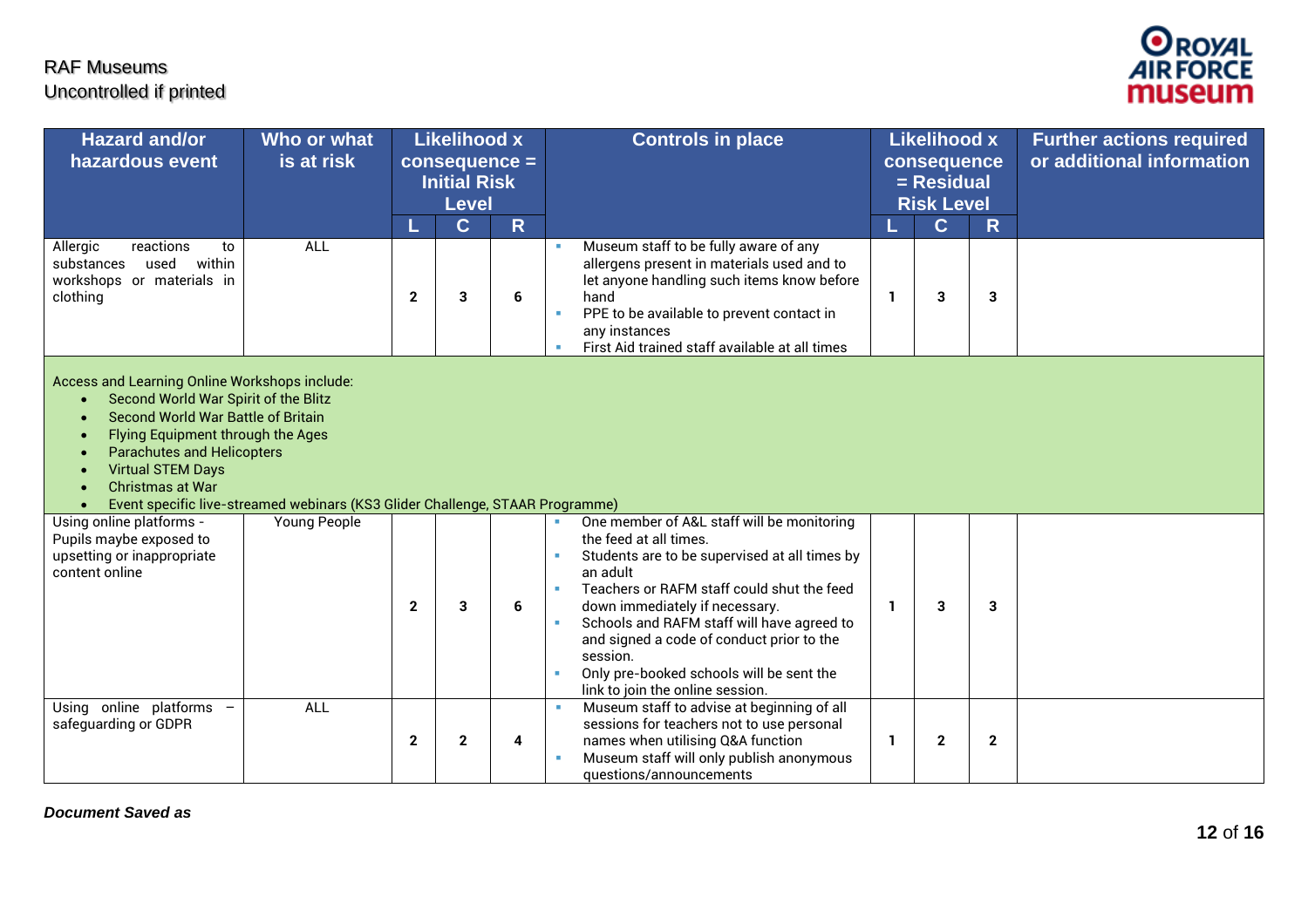

| <b>Hazard and/or</b><br>hazardous event                                                                                                                                                                                                                                                                                                             | Who or what<br>is at risk |              | <b>Likelihood x</b><br>$consequence =$<br><b>Initial Risk</b><br><b>Level</b> |              | <b>Controls in place</b><br><b>Likelihood x</b><br><b>Further actions required</b><br>or additional information<br>consequence<br>$=$ Residual<br><b>Risk Level</b>                                                                                                                                                                                                                                                                                                                                                                                                          |  |
|-----------------------------------------------------------------------------------------------------------------------------------------------------------------------------------------------------------------------------------------------------------------------------------------------------------------------------------------------------|---------------------------|--------------|-------------------------------------------------------------------------------|--------------|------------------------------------------------------------------------------------------------------------------------------------------------------------------------------------------------------------------------------------------------------------------------------------------------------------------------------------------------------------------------------------------------------------------------------------------------------------------------------------------------------------------------------------------------------------------------------|--|
|                                                                                                                                                                                                                                                                                                                                                     |                           |              | $\mathbf C$                                                                   | $\mathsf{R}$ | $\overline{C}$<br>$\mathsf{R}$<br>Museum staff will not call out any school,<br>teacher or pupil names when answering<br>queries<br>Museum staff to moderate for any<br>disclosures via O&A function<br>Museum staff to ensure that the live stream<br>setting is full vetted for safeguarding<br>purposes, including removal of any<br>background materials or personal<br>identification<br>All online sessions to run via Microsoft<br>Teams Live Stream platform $-$ the students<br>will be able to see the Museum presenter<br>but the Museum presenter cannot see the |  |
| Access and Learning events include but not limited too:<br><b>Beyond Image</b><br>×<br>KS2/KS3 Glider Challenge<br>×<br><b>Forces in STEM</b><br>л<br><b>STAAR Programme</b><br><b>Cosford Air Show</b><br>л<br><b>Ed Tech Convention</b><br><b>Youth Teen Fiction Awards</b><br><b>School Interview Days</b><br>л<br><b>Museum Sleepovers</b><br>× |                           |              |                                                                               |              | students.                                                                                                                                                                                                                                                                                                                                                                                                                                                                                                                                                                    |  |
| Safequarding $-$ risk of<br>neglect, abuse or violence by<br>external speakers/STEM<br>Ambassadors/partners<br>interacting with students                                                                                                                                                                                                            | Young People              | $\mathbf{2}$ | 3                                                                             | 6            | All adults that will be interacting with young<br>people to provide DBS check, or be<br>supervised by someone with a DBS<br>certificate<br>$\mathbf{2}$<br>$\mathbf{2}$<br>-1<br>Speakers to be vetted and any<br>presentations to be checked to ensure that<br>they are appropriate for audience                                                                                                                                                                                                                                                                            |  |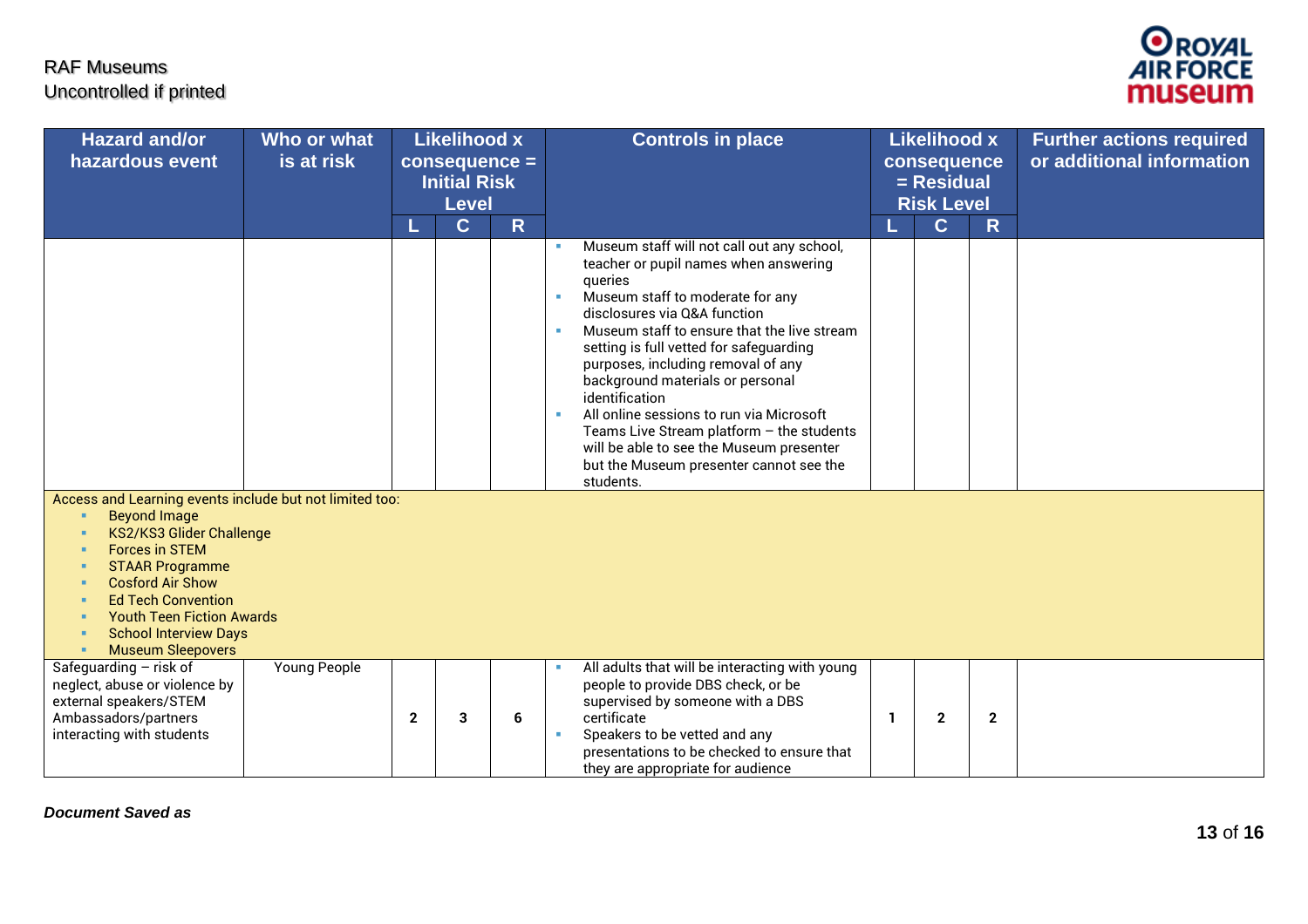

| <b>Hazard and/or</b><br>hazardous event                                                                         | Who or what<br>is at risk |              | <b>Likelihood x</b><br>$consequence =$<br><b>Initial Risk</b><br><b>Level</b> |                         | <b>Controls in place</b>                                                                                                                                                                                                                                                                                                            | <b>Likelihood x</b><br>consequence<br>= Residual<br><b>Risk Level</b> |              |                         | <b>Further actions required</b><br>or additional information |
|-----------------------------------------------------------------------------------------------------------------|---------------------------|--------------|-------------------------------------------------------------------------------|-------------------------|-------------------------------------------------------------------------------------------------------------------------------------------------------------------------------------------------------------------------------------------------------------------------------------------------------------------------------------|-----------------------------------------------------------------------|--------------|-------------------------|--------------------------------------------------------------|
|                                                                                                                 |                           |              | $\mathbf{C}$                                                                  | $\overline{\mathsf{R}}$ |                                                                                                                                                                                                                                                                                                                                     |                                                                       | $\mathbf{C}$ | R                       |                                                              |
|                                                                                                                 |                           |              |                                                                               |                         | Safeguarding procedures and protocols<br>made available<br>Separate toilet and lunch facilities made<br>٠<br>available for adults, to ensure they are not<br>sharing with any young people                                                                                                                                          |                                                                       |              |                         |                                                              |
| Use of staple gun $-$ cuts,<br>puncture wounds or severe<br>injury                                              | Staff                     | $\mathbf{2}$ | 3                                                                             | 6                       | Safety goggles available<br>٠<br>Correct procedures abided by for use of<br>٠<br>staple qun<br>Safety catch always used when gun is not in<br>$\mathbf{u}$<br>use                                                                                                                                                                   | -1                                                                    | 3            | 3                       |                                                              |
| Use of mallet for wooden<br>stakes for event signage -<br>contusions and injury from<br>blunt force             | Staff                     | $\mathbf{2}$ | 3                                                                             | 6                       | Two members of staff around when driving<br>٠<br>stakes in using mallet to ensure that one<br>person can hold the stake and prevent injury<br>Rubber mallet to be used to prevent severe<br>injury<br>Check that ground is pliable to ensure that<br>٠<br>there will be softened impact when mallet is<br>in use                    | -1                                                                    | 3            | 3                       |                                                              |
| Use of hot water urns -<br>burns and scalds                                                                     | ALL                       | $\mathbf{2}$ | 4                                                                             | 8                       | Signage to be put in place around hot water<br>urns<br>Correct instructions included and<br>supervision in place if required                                                                                                                                                                                                        | -1                                                                    | 4            | $\overline{\mathbf{4}}$ |                                                              |
| Overnight stays and<br>chaperoning - safeguarding<br>of children whilst attending<br>residentials or sleepovers | <b>ALL</b>                | $\mathbf{2}$ | 3                                                                             | 6                       | All staff that are chaperoning are DBS<br>checked and made aware of the<br>safeguarding protocol and process<br>A Designated Safeguarding Lead will stay<br>٠<br>overnight to deal with disclosures or<br>safeguarding incidents<br>There will be one chaperone per 10<br>×<br>students, and at least 2 of each gender<br>chaperone | -1                                                                    | 3            | 3                       |                                                              |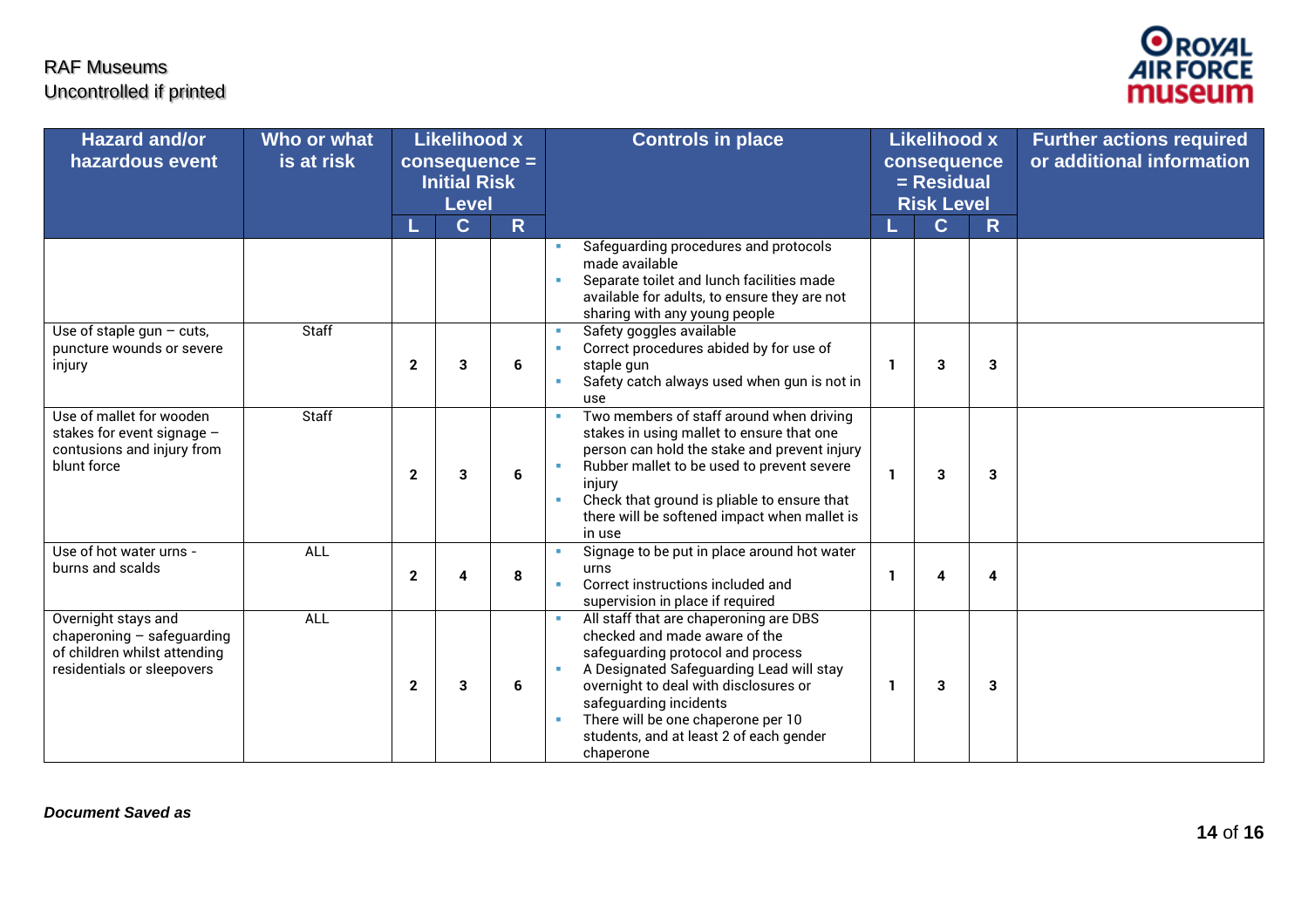

| <b>Hazard and/or</b><br>hazardous event                 | Who or what<br>is at risk | <b>Likelihood x</b><br>$consequence =$<br><b>Initial Risk</b><br><b>Level</b> |             | <b>Controls in place</b> |                                                                                                                                                                                                                                                                                                                                                                                                                                                                                                                                                                                                                                                                                                                                                                                                                                                                                                                                                                                               |              | <b>Likelihood x</b><br>consequence<br>$=$ Residual<br><b>Risk Level</b> |   | <b>Further actions required</b><br>or additional information |
|---------------------------------------------------------|---------------------------|-------------------------------------------------------------------------------|-------------|--------------------------|-----------------------------------------------------------------------------------------------------------------------------------------------------------------------------------------------------------------------------------------------------------------------------------------------------------------------------------------------------------------------------------------------------------------------------------------------------------------------------------------------------------------------------------------------------------------------------------------------------------------------------------------------------------------------------------------------------------------------------------------------------------------------------------------------------------------------------------------------------------------------------------------------------------------------------------------------------------------------------------------------|--------------|-------------------------------------------------------------------------|---|--------------------------------------------------------------|
|                                                         |                           |                                                                               | $\mathbf C$ | R                        |                                                                                                                                                                                                                                                                                                                                                                                                                                                                                                                                                                                                                                                                                                                                                                                                                                                                                                                                                                                               |              | $\mathbf C$                                                             | R |                                                              |
|                                                         |                           |                                                                               |             |                          | Chaperones will have access to<br>parent/guardian information at all times via<br>secure online platform incase of emergency                                                                                                                                                                                                                                                                                                                                                                                                                                                                                                                                                                                                                                                                                                                                                                                                                                                                  |              |                                                                         |   |                                                              |
| Use of knives - cuts and<br>injuries to self and others | <b>ALL</b>                | $\mathbf{2}$                                                                  |             | 8                        | Museum staff to sign knives in and out of<br>areas and ensure knowledge of<br>whereabouts at all times<br>Ensure pupils are aware of all the supplied<br>knife safety guidance and that they know<br>they are required to follow it.<br>Provide a dedicated and supervised cutting<br>area and that knives remain in it.<br>Ensure knife blades are retracted when not<br>in use.<br>Ensure appropriate cutting mats or boards<br>are used.<br>Ensure only safety rulers are used and that<br>knives remain sharp to avoid 'tearing out' of<br>the blade from the material.<br>Establish 'traffic control' for cutting areas<br>(e.g. no fast moving, always check that<br>people are not holding a knife when passing<br>them, etc.)<br>If there is any concern with any cutting task,<br>have it done by a responsible adult.<br>Print and share knife safety guidance<br>×<br>Display safety guidance near areas where<br>×<br>pupils will use knives.<br>No "snap off" blades to be used. | $\mathbf{1}$ | 4                                                                       | 4 | First Aid staff to be present at all<br>times                |
| Use of glue gun:<br>Possible burns through<br>misuse    | <b>ALL</b>                | $\mathbf{2}$                                                                  | 3           | 6                        | Ensure the gluing work station is supervised<br><b>III</b><br>at all times by STEM<br>ambassadors/volunteers/Museum staff                                                                                                                                                                                                                                                                                                                                                                                                                                                                                                                                                                                                                                                                                                                                                                                                                                                                     | -1           | 3                                                                       | 3 | First Aid staff to be present at all<br>times                |